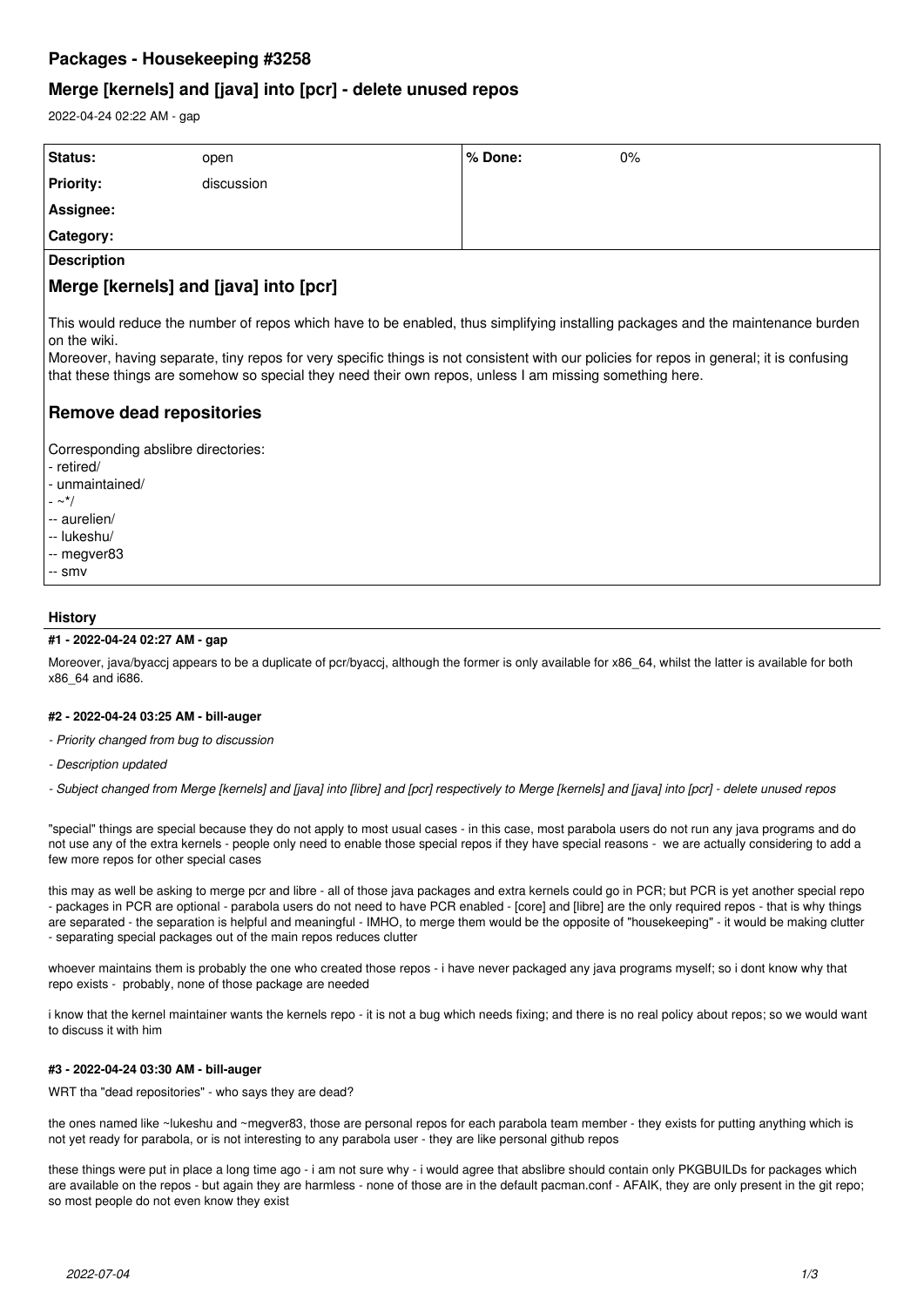java/byaccj appears to be a duplicate of pcr/byaccj

that would be a bug i suppose - something could be done about those without discussion

#### **#5 - 2022-04-24 12:43 PM - gap**

The same argument goes for virtually all other packages, eg. why not have a separate repo for emacs, one for radare2, one for \$PKG, because in most cases people don't use it?

I thought the whole point was to have several large, coarsely-grained repos of general-purpose tools instead of many tiny repos people have to keep their configs up-to-date enabling and disabling as they come and go, which sounds like a pain. If people want to install related packages in one go or see related packages in one organised place, isn't this the job of metapackages/package groups?

Moreover, the many tiny repos paradigm goes directly against our current repo policies on the wiki.

I think libre and pcr should stay separate because they have coarsely-grained purposes: liberated packages from Arch/Arch32/ArchARM/Artix and an assortment of packages which don't fit anywhere else, respectively.

Due to this, the Java packages and the personal repo packages (if they are not dead) could just as well go in pcr, and the kernels could just as well go in libre, or pcr, depending on whether we classify them technically as liberated packages or an assortment of packages which don't fit anywhere else.

unmaintained and retired are essentially named synonyms of "dead"/"deprecated" and don't seem to contain anything particularly useful. In this way, we'd have 8 less repos to wrangle, and a dozen or so less packages to maintain or leave to rot.

#### **#6 - 2022-04-25 09:40 AM - bill-auger**

for completeness, there are a few more useless repos not mentioned: (at least gnome-unstable, kde-unstable are presented on the website) - they are probably abandoned arch repos

eg. why not have a separate repo for emacs, one for radare2, one for \$PKG, because in most cases people don't use it?

if emacs had 20+ packages associated it, that were all useless without emacs, that would actually make sense - the java repo is probably like that - i would not be surprised if all of those packages exist only to support one java application

I thought the whole point was to have several large, coarsely-grained repos of general-purpose tools

yes i suppose it is - core,extra,community,libre are those repos - OTOH, those java package are probably not general-purpose they are special purpose - kernels, nonprism, and nonsystem are also special purpose most people have no reason to be interested in them applications like emacs may be interesting to a wide audience (anyone who edits text files) - im not even sure what the purpose of the java repo is (im looking at you, lukeshu) probably all of those packages could be deleted, rather than, merging them - they all appear to have been put there by lukeshu they may have been a work in progress, and never had a completed purpose

If people want to install related packages in one go or see related packages in one organised place, isn't this the job of metapackages/package groups?

no those are to install many packages with a single command the packages need not be in the same repo

Moreover, the many tiny repos paradigm goes directly against our current repo policies on the wiki.

im not sure what you mean by that - off-hand, i would not consider anything on the wiki to be policy - more like explanations for how things happen to be, whether by convention, habit, or legacy accident - in othe4r words, the wiki can be changed to fit the reality, easier than the reality can be changed to fit the wiki

I think libre and pcr should stay separate because they have coarsely-grained purposes: liberated packages from Arch/Arch32/ArchARM/Artix